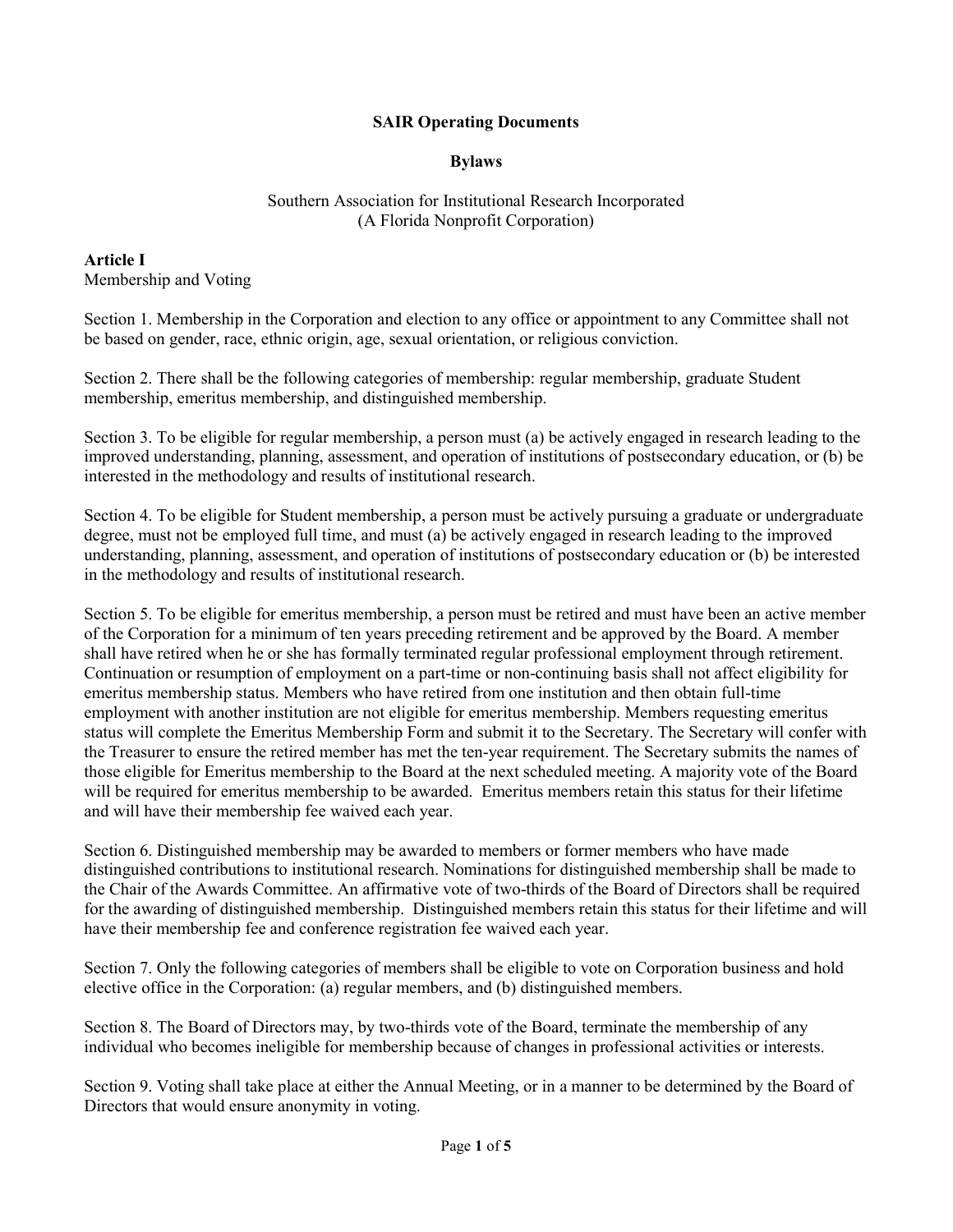Section 10. The right of a member to vote and all of his or her other rights and interest in the Corporation shall cease on the termination of his or her membership.

Section 11. The term of membership runs from the first day of scheduled annual conference activities through the day prior to scheduled conference activities in the next year. Members who do not attend the annual meeting and who do not pay an alternate membership fee by the membership term shall be dropped automatically by the Treasurer from membership in the Corporation.

Section 12. No member shall have any right, title, or interest in any of the property or assets, including any earnings or investment income of this Corporation nor shall any of such property or assets be distributed to any member on its dissolution or winding up.

#### Article II

**Officers** 

Section 1. The officers of the Corporation, as defined in the Articles of Incorporation, shall be a President, a Vice President, a Secretary, and a Treasurer.

Section 2. President. The President shall be responsible for: a) activities of the Board of Directors; b) appointment of Committee members unless otherwise stated in these bylaws; c) the business meeting, d) formulating policy and expediting the implementation of such policies; c) any other duties necessary to assist the Corporation in achieving its purposes as stated in the Articles of Incorporation.

Section 3. Vice President. The vice President shall be responsible for: a) the program for the annual conference; b) the duties of the President in his/her absence and in the event that person cannot complete his/her term.

Section 4. Secretary. The Secretary shall be responsible for a) keeping the minutes of the annual business meeting and of the meetings of the Board of Directors; b) distributing copies of changes and amendments to the Articles of Incorporation and Bylaws; and c) performing any other duties assigned by the President or vice President.

Section 5. Treasurer. The Treasurer shall be responsible for: a) collection of annual registration and alternate membership fees; b) maintaining the annual listing of membership of the Corporation; c) payment of duly authorized expenses of the Corporation; d) preparation of financial reports of the Corporation; e) preparation of an annual budget for consideration by the Board of Directors; and f). performance of any other duties assigned by the President or vice President. The Treasurer's term of office shall run to the end of the calendar year of their second year, in order to assist with transition to the new Treasurer.

Section 6. Terms of officers. The Vice President shall be elected for a two year term and will become President for the second year. The terms of office for the Secretary and the Treasurer shall be for two years and shall not start in the same year. Each newly elected officer shall assume office at the close of the annual conference following the announcement of his or her election and remain in office until a successor takes office or is appointed.

# Article III

Board of Directors

Section 1. As stated in the Articles of Incorporation, the Board of Directors shall be composed of the President, Vice President, Secretary, Treasurer, immediate Past President, and four Members-at-Large. The current President will chair the Board of Directors.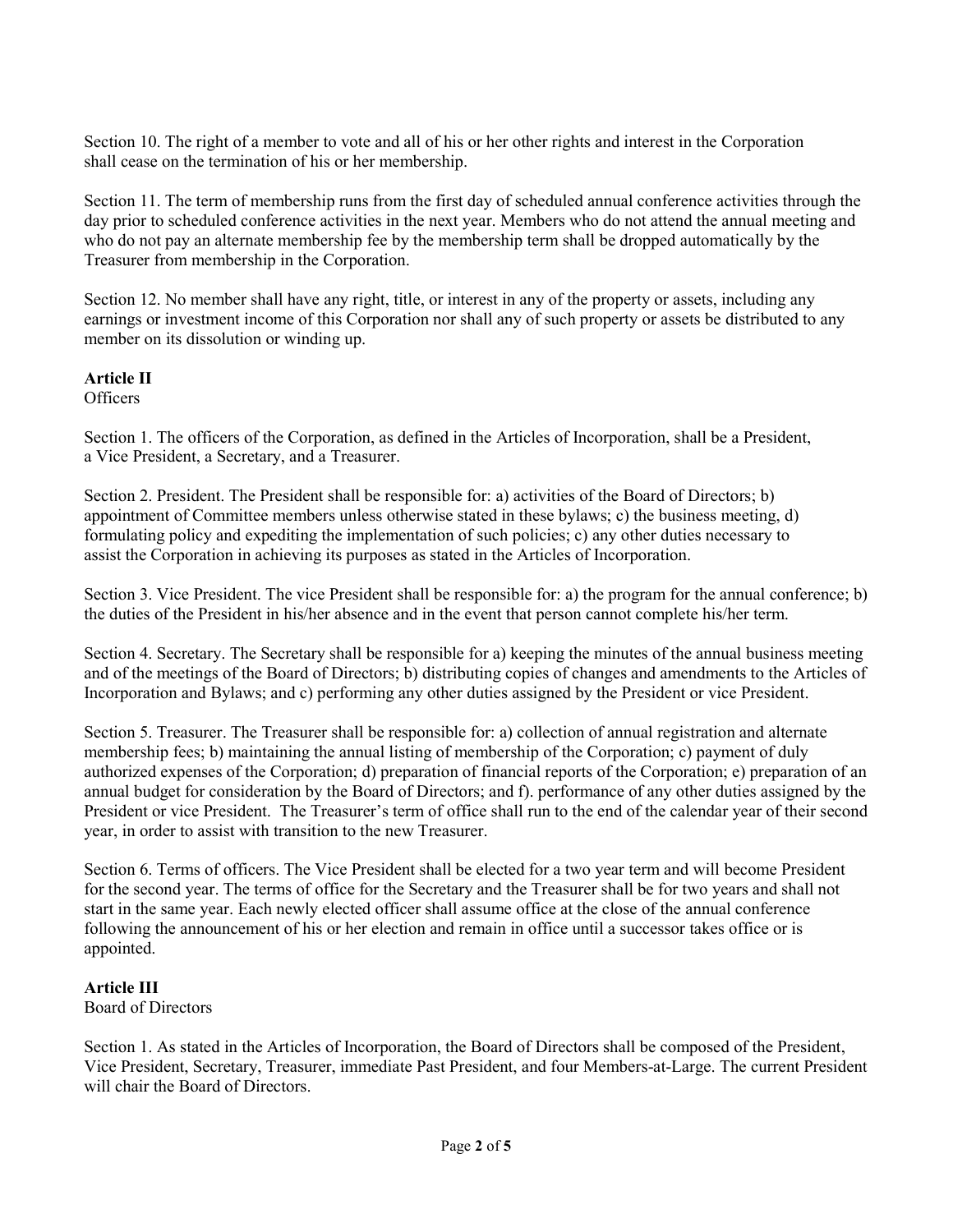Section 2. Two Members-at-Large shall be elected each year and shall serve for a two-year term or until a successor is appointed. Members-at-Large shall assist the officers in performing duties necessary to help the Corporation achieve its purposes as stated in the Articles of Incorporation and Bylaws.

Section 3. The immediate Past President shall become a member of the Board of Directors and shall be responsible for maintaining the archives of the Corporation, chairing the Nominating Committee, chairing the Committee on Mission and Goals, and conducting the site selection process for the next SAIR conference to be contracted (which includes negotiating and signing contracts).

Section 4. The Board of Directors shall meet as necessary at the Annual Meeting, at the conference planning meeting and, insofar as possible, at the Annual Forum of the Association for Institutional Research. Other meetings may be held as necessary to conduct the business of the Corporation.

Section 5. The Board of Directors shall receive no compensation for their services.

Section 6. The Board of Directors shall not be personally liable for the debts, liabilities, or other obligations of the Corporation.

#### Article IV

Elections

Section 1. Eligibility. Only regular and distinguished members shall be eligible to become officers. The Vice-President candidate must have served on a board of directors or in a similar role for a state, regional, national or international organization.

Section 2. Consent to Election. Only those persons who signified to the Nominating Committee their consent to serve if elected shall be placed on the election ballot or elected to such office.

Section 3. Multiple Offices. No person shall be on the ballot for more than one office.

Section 4. Vacancies. Unless otherwise provided for in the Articles of Incorporation, the Board of Directors shall have the authority to fill a vacancy by appointing a regular or distinguished member to fill unexpired terms. A person appointed to finish the term of Vice President must run for election to become President. In this situation, candidates for both the office of President and Vice President shall appear on the ballot. If the elected President resigns, the Vice President completes the year as President and is also the President the following year. In all situations, the person appointed to an unexpired term shall be eligible to succeed himself/herself and to serve a full elective term as provided in the Articles of Incorporation.

Section 5. Succession. Officers cannot succeed themselves in the same office except as noted in Article IV, Section 4.

Section 6. Election of officers. All officers and Members-at-Large shall be elected by a ballot distributed to the membership, in a manner to be determined by the Board of Directors that would ensure anonymity in voting, prior to the annual meeting. The election process shall begin no later than July 1<sup>st</sup>. The ballot shall be returned to the chair of the Nominating Committee for tabulation and presentation to the Board of Directors. In the event of a tie vote for a specific elective office, a majority vote of the full Board of Directors shall resolve the tie. The new officers will be announced no later than at the annual business meeting.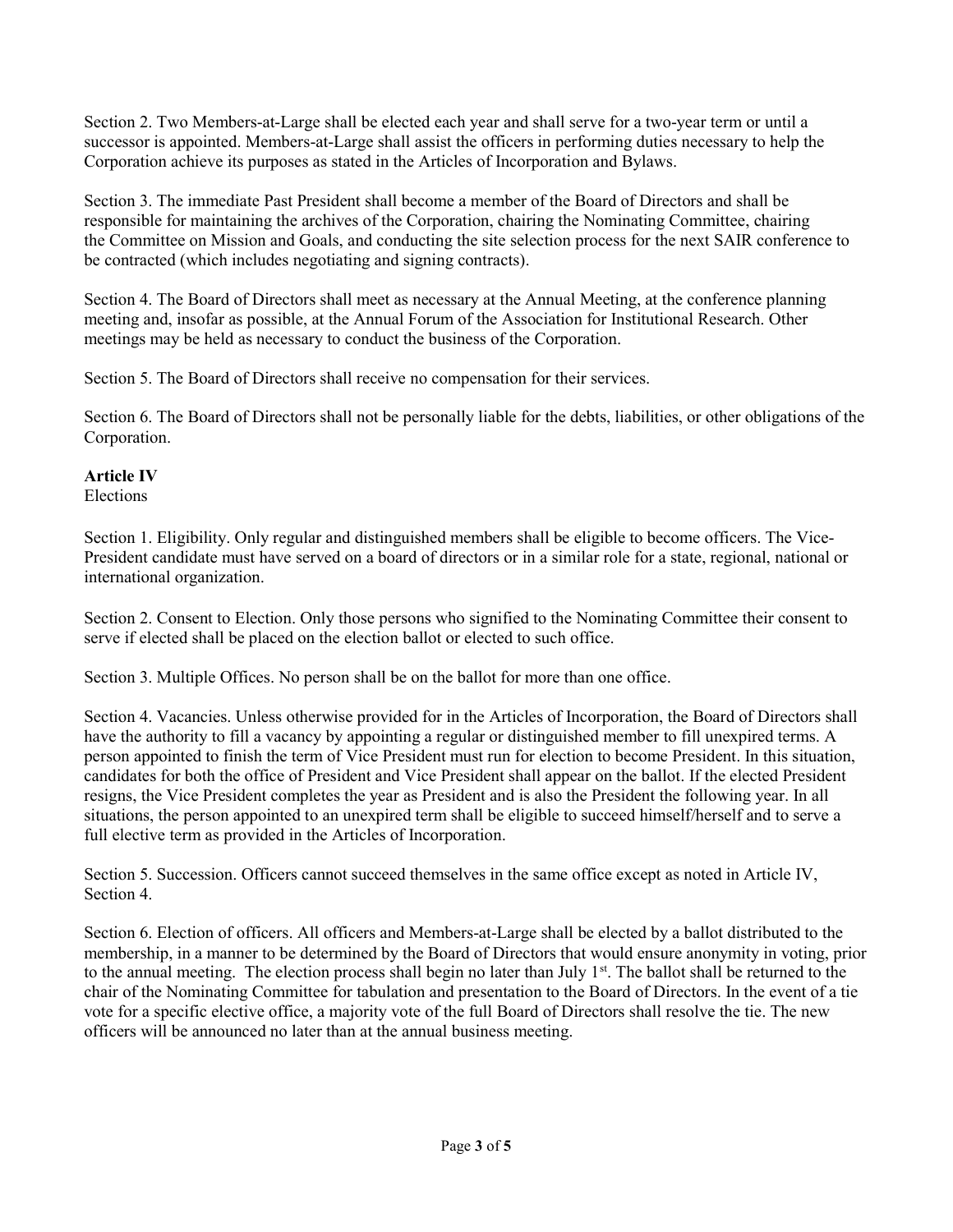# Article V

Annual Meeting

Section 1. The annual meeting of the Corporation shall be held during the Fall of each year at a site and date determined by the Board of Directors. The annual business meeting shall be held in conjunction with the annual meeting.

Section 2. The latest edition of Robert's Rules of order shall govern all business meetings insofar as they are not inconsistent with the Articles of Incorporation and Bylaws.

## Article VI

Calendar

The fiscal year of the Corporation shall begin January 1.

## Article VII

Fees

Section 1. Registration fees shall be assessed to all who register for the annual meeting each year. Those who pay their fee will be members until the next annual meeting.

Section 2. An alternate membership fee shall be determined by the Board of Directors and will be assessed to anyone who does not pay the registration fee but wishes to be a member of the Corporation.

Section 3. Fees shall be reviewed and set annually by the Board of Directors.

# Article VIII

**Committees** 

Section 1. There shall be a Nominating Committee consisting of the immediate Past President and five (5) members elected by the membership. The term of each member of the Nominating Committee shall be one (1) year or until a successor takes office. After considering candidates from all types of institutions of postsecondary education, the Nominating Committee shall prepare and report to the Board of Directors, for transmission to the membership, a double slate of candidates for the Nominating Committee and one (1) or more candidates for each of the other positions for which an election is to be held.

Section 2. –A Financial Advisory Committee shall assist the Board with financial oversight of the Corporation. The membership of this committee shall comprise three former Board members serving staggered three-year terms. Appointments to the Committee are made by the President.

Section 3 The Vice President shall chair the Program Committee and appoint additional conference committee chairs as necessary.

Section 4. Standing committees will be appointed to meet the needs of the Corporation. These committees may include, but are not limited to an Awards Committee, a Vendor Relations Committee, a Newcomers Committee, and a Professional Development Committee. The President will appoint an existing member of the Board of Directors as chair and the appointed chair shall appoint other members of the committee.

Section 5. The charter members and past presidents of the Southern Association for Institutional Research, known as the Dinosaurs' Club, shall constitute the Committee on Mission and Goals which shall be chaired by the Immediate Past President. At each annual meeting, the Committee members shall address issues confronting the